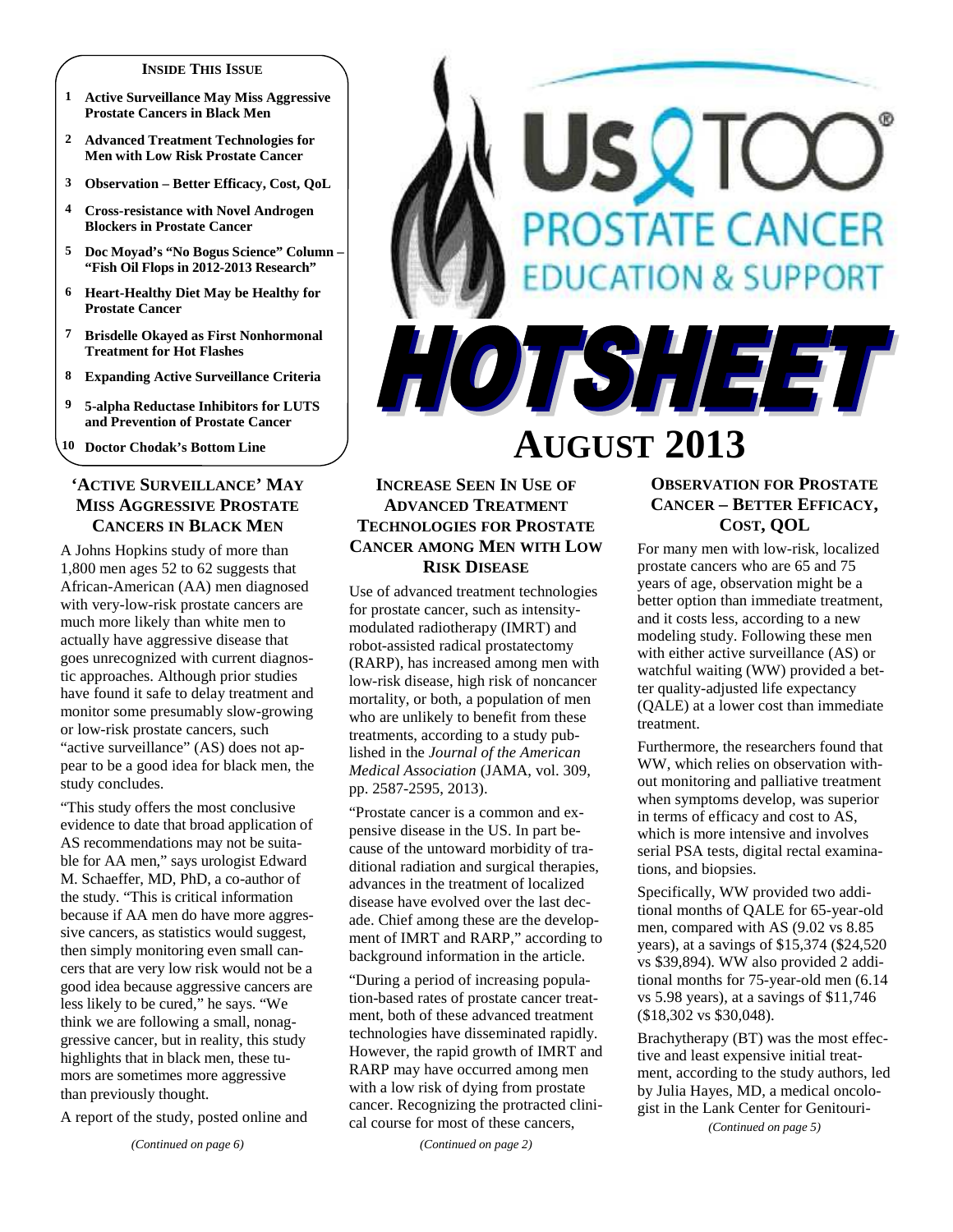

# **AND PEOPLE LIKE YOU!**

ITEMS CONTAINED IN US TOO PUBLICATIONS ARE OBTAINED FROM VARIOUS NEWS SOURCES AND EDITED FOR INCLUSION. WHERE AVAILABLE, A POINT-OF-CONTACT IS PROVIDED.

REFERENCES TO PERSONS, COMPANIES, PRODUCTS OR SERVICES ARE PROVIDED FOR INFORMATION ONLY AND ARE NOT ENDORSEMENTS. READERS SHOULD CONDUCT THEIR OWN RESEARCH INTO ANY PERSON, COMPANY, PRODUCT OR SERVICE, AND CONSULT WITH THEIR LOVED ONES AND PERSONAL PHYSICIAN BEFORE DECIDING ON ANY COURSE OF ACTION.

THE INFORMATION AND OPINIONS EXPRESSED IN THIS PUBLICATION ARE NOT RECOMMENDATIONS FOR ANY MEDICAL TREATMENT, PRODUCT SER-VICE OR COURSE OF ACTION BY US TOO INTER-NATIONAL, INC., ITS OFFICERS AND DIRECTORS, OR THE EDITORS OF THIS PUBLICATION. FOR MEDI-CAL, LEGAL OR OTHER ADVICE, PLEASE CONSULT PROFESSIONAL(S) OF YOUR CHOICE.

*HOTSHEET* EDITORIAL TEAM:

JONATHAN E. MCDERMED, PHARMD ROBERT M. PROTZ, MS JACQUELINE KONIECZKA THOMAS N. KIRK

#### US TOO INTERNATIONAL STAFF:

THOMAS N. KIRK, PRESIDENT AND CEO TERRI GIBBONS LIKOWSKI, CHAPTER SVCS PROG MGR, TOLL FREE PHONE #: 1-877-978-7866 JACQUELINE KONIECZKA, OFFICE MANAGER

#### US TOO BOARD OF DIRECTORS:

*EXECUTIVE COMMITTEE/OFFICERS* KAY LOWMASTER, MSW, LCSW, CHAIRMAN DAVID P. HOUCHENS, PHD, VICE-CHAIRMAN JEAN JEFFRIES, TREASURER HOWARD KACZMAREK, SECRETARY

#### *DIRECTORS:*

C. TODD AHRENS TOM CVIKOTA JAMES C. HAMMACK, DDS JERRY HARDY DAVID M. LUBAROFF, PHD **JEFF MILLS** JAMES L. RIEDER DEXTER C. RUMSEY III WILLIAM SEIDEL REV. HAROLD "HAL" TEUSCHER THOMAS N. KIRK, PRESIDENT AND CEO

US TOO INTERNATIONAL, INC. IS INCORPORATED IN THE STATE OF ILLINOIS AND RECOGNIZED AS A 501(C)(3) NOT-FOR-PROFIT CHARITABLE CORPORATION

**DONATIONS / GIFTS TO US TOO ARE TAX DEDUCTIBLE**

5003 FAIRVIEW AVE. DOWNER'S GROVE, IL 60515 PHONE: (630) 795-1002 / FAX: (630) 795-1602

#### **WEBSITE: WWW.USTOO.ORG**

COPYRIGHT 2013, US TOO INTERNATIONAL, INC.

## **INCREASING USE OF ADVANCED TECHNOLOGIES** *(Continued from page 1)*

clinical guidelines recommend local treatment only for men with at least a 10 -year life expectancy."

"Aggressive direct-to-consumer marketing and incentives associated with fee-for -service payment may promote the use of these advanced treatment technologies," they write. "The extent to which these advanced treatment technologies have disseminated among men at low risk of dying from prostate cancer is uncertain."

Bruce L. Jacobs, MD, MPH, of the University of Michigan, Ann Arbor, and colleagues conducted a study to assess the use of advanced treatment technologies, compared with prior standards (i.e., traditional external beam RT [EBRT] and open RP) and observation, among men with a low risk of dying from prostate cancer. Using Surveillance, Epidemiology, and End Results (SEER) Medicare data, the researchers identified a retrospective group of 55,947 men diagnosed with prostate cancer between 2004 and 2009 who underwent IMRT, EBRT, RARP, open RP or observation. Followup data were available through December 2010. Low-risk disease was defined as clinical stage ≤T2a, biopsy Gleason score  $\leq 6$ , and PSA level  $\leq 10$  ng/ mL. High risk of noncancer mortality was defined as the predicted probability of death within 10 years in the absence of a cancer diagnosis.

Researchers found that the use of advanced treatment technologies was common among men with low-risk disease (an increase from 32 to 44 percent from 2004 to 2009), those with a high risk of noncancer mortality (from 36 percent to 57 percent from 2004 to 2009), and those with both low-risk disease and a high risk of noncancer mortality (from 25 to 34 percent from 2004 to 2009).

Among all men diagnosed with prostate cancer in SEER, the use of advanced treatment technologies for men unlikely to die of prostate cancer increased from 13 to 24 percent from 2004 to 2009, a relative increase of 85 percent. "That is, rates of IMRT and RARP use increased from 129.2 to 244.2 per 1,000 men diagnosed with prostate cancer from 2004 to 2009. At the same time, the use of prior standard treatments for men least likely to benefit decreased from 11 percent in 2004 to 3 percent in 2009," they wrote.

"The increasing use of both IMRT and RAPR in men unlikely to benefit from treatment was largely explained by their substitution for the treatments they aim to replace, namely EBRT and open RP."

The researchers suggest that the absolute magnitude of the use of new technologies in these populations has two important implications. "First, both treatments are considerably more expensive than the prior standards. Startup costs for both approach \$2 million. Further, IMRT is associated with higher total episode payments, which translate into an additional \$1.4 billion in spending annually."

"Second, and perhaps more important, the implementation of these technologies in populations unlikely to benefit from treatment occurred during a time of increasing awareness about the indolent nature of some prostate cancers and of growing dialogue about limiting treatment in these patients."

"Our findings suggest that even during this period of enhanced stewardship, incentives favoring the diffusion of these technologies outweighed those related to implementing a more conservative management strategy."

Bill Palos, a prostate cancer survivor and Illinois regional director for Us TOO, a non-profit group that advocates for people with the disease, commented that while there is some merit to the new study, to do nothing about a prostate cancer diagnosis is wrong. He also expressed concern that the new study might encourage insurance companies to not pay for screening exams or certain treatments.

Palos lost his father, two brothers, and a nephew to the disease. He stressed the importance of semi-annual exams beginning at age 40 for people with a family history of prostate cancer. In this case, knowledge is decision-making power.

*Medical News Today, 25 June 2013* 

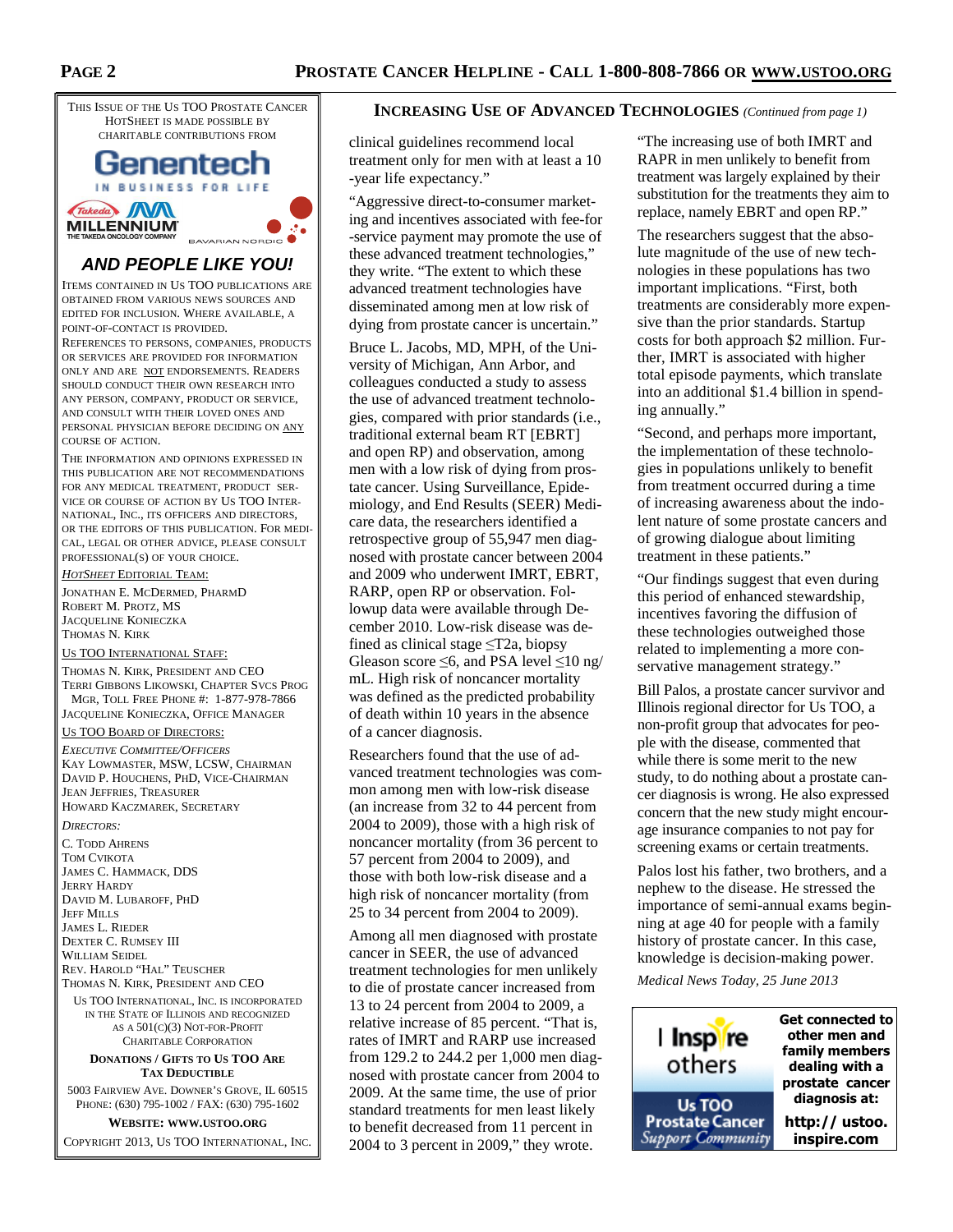## **CROSS-RESISTANCE WITH NOVEL ANDROGEN BLOCKERS IN PROSTATE CANCER**

There might be some cross-resistance between the two new androgen-blocking drugs for prostate cancer, despite their different mechanisms of action. It appears that abiraterone (Zytiga®) is less active when given after enzalutamide (Xtandi®), according to two new studies.1,2 Also, some data suggests that docetaxel (Taxotere®), a cornerstone of the treatment of castration-resistant prostate cancer (CRPC), might be less effective when given after Zytiga.

Zytiga inhibits androgen synthesis, while Xtandi blocks androgen receptors (ARs). Both drugs were tested in clinical trials of men with CRPC who had already received Taxotere, however, prior treatment with either drug was an exclusion criterion in these studies. Those data led to US FDA approval of Zytiga and Xtandi for CRPC treatment in men failing docetaxel in April 2011 and August 2012, respectively.

The "equation may be very complicated," write Amir Goldkorn, MD, and David Ian Quinn, MBBS, PhD, FRACP, from the University of Southern California Norris Comprehensive Cancer Center and Ana Aparicio, MD, from the Department of Genitourinary Oncology at the University of Texas MD Anderson Cancer Center, in an editorial published in the *Annals of Oncology* in July*.*

Clinicians involved in making treatment decisions in this clinical setting could be left "pondering the opportunity cost of starting with one agent and keeping the others until later," they note.

Whether or not the mechanism of action of one drug could interfere with efficacy of the other agent had not been addressed until now. Both studies published in the same issue of *Annals of Oncology* provided this opportunity. In both studies, men with CRPC were treated with Taxotere and Xtandi, and then received Zytiga afterwards.

The French study<sup>1</sup> reported data on 38 CRPC men so treated. Of the 38, a PSA decline of at least 50% was achieved in 3 men, and at least a 30% reduction was achieved by 7 others. Of those who could be radiologically assessed, only

*(Continued on page 8)* 

## **DOC MOYAD'S WHAT WORKS & WHAT IS WORTHLESS COLUMN, ALSO KNOWN AS "NO BOGUS SCIENCE" COLUMN**

#### **"Fish oil flops or is not having a very good year in medical research…so should you stop eating fish or using fish oil supplements??**?**"**

Mark A. Moyad, MD, MPH, Univ. of Michigan Medical Center, Dept. of Urology

**Editors' note**: Us TOO has invited certain physicians and others to provide information and commentary for the *HotSheet* to enrich its content to empower the reader. This column contains the opinions and thoughts of its author and is not necessarily those of Us TOO International.

**Bottom Line:** There are not a lot of folks that actually qualify to take fish oil supplements except those with very high levels of triglycerides (FDA approved for this) or perhaps receive some benefit against osteoarthritic pain or dry eye. And it is being studied to reduce hot flashes and kidney stones – otherwise if you are just taking fish oil for general health benefits you are probably wasting your money right now. Oh, and watching your weight is 100 times smarter than worrying about fish oil (sorry, you need to read the entire column to understand).

First, a major clinical trial using highdoses of fish oil does not prevent atrial fibrillation (the OPERA trial) any better than a placebo.<sup>1</sup> Then, a major European trial shows no impact of 1000 mg daily of omega-3  $(\omega$ -3) fatty acid (FA) or fish oil to reduce the risk of cardiovascular disease in those at high risk. $^{2}$  Next, one of the largest eye health studies in the world, shows no impact of 1000 mg of fish oil to reduce the progression of agerelated macular degeneration.<sup>3</sup> And, now there is some evidence from the SELECT trial (remember that vitamin E and selenium study) that suggests high blood levels of ω-3FA lie the kind in fish and fish oil might increase the risk of prostate cancer (PCa) or really aggressive PCa.<sup>4</sup> Oh my! Does this sound too fishy to be true?

What does one do? Nothing except just treat fish oil like any other medicine and see if you qualify and if you do then you have to weigh the benefits vs. risks. Do I believe fish consumption or fish oil increases the risk of PCa? – nope! Do I believe fish oil reduces the risk of PCa? – nope! Do I believe fish oil does anything? – yup! I believe it helps some folks reduce abnormally high triglyceride levels, and it could reduce dry eye as well as arthritis pain for some folks. Do I personally take fish oil? – nope!

So, what has Dr. Moyad really learned from these 2012 and 2013 studies? The average person in the OPERA study had

about a 40-inch waist! Almost 50% of those in the European only ω-3study were obese! Most of the individuals in the eye study were overweight and… Drum Roll Please! In the latest PCa and fish or FA study, more than 51% of the men were overweight and over 35% of the men were obese in the high-grade prostate cancer group! Yikes!

So, my point is simple, while most of us are running around and arguing and being distracted by the benefits or detriments of fish and fish oil, there is a clear worldwide obesity problem as reflected by statistics and the participants of these studies. And, since we know a large weight or waist can increase the risk of early death and probably increases the risk of aggressive PCa, many other cancers, heart disease, atrial fibirillation,, and eye disease, this needs to be the primary focus for getting healthy because weight loss is such a pain in the gluteus maximus, and takes so much time and attention. We will argue about fish over my entire lifetime, but the decision to eat fish in moderation as a part of a healthy diet will not go away anytime soon, and the decision to take pills will always be a matter of specifically qualifying for them based on individual situations and parameters. Do I think eating fish is overall heart and prostate healthy? – yup! Do I think it is a lot more important to focus as much as possible on achieving a healthy weight and waist compared to almost any supplement or pill? – yup! Do I like to say yup or nope a lot? Naaahhhhhh!

### References:

- 1. Mozaffarian D, Marchioli R, Macchia A, et al. JAMA 308: 2001-2011, 2012.
- 2. Risk and Prevention Study Collaborative Group. N Engl J Med 368: 1800- 1808, 2013.
- 3. AREDS2 Research Group. JAMA 309: 2005-2015, 2013.
- 4. Brasky T, Darke A, Song X, et al. J Natl Cancer Inst, 10 July 2013; Epub.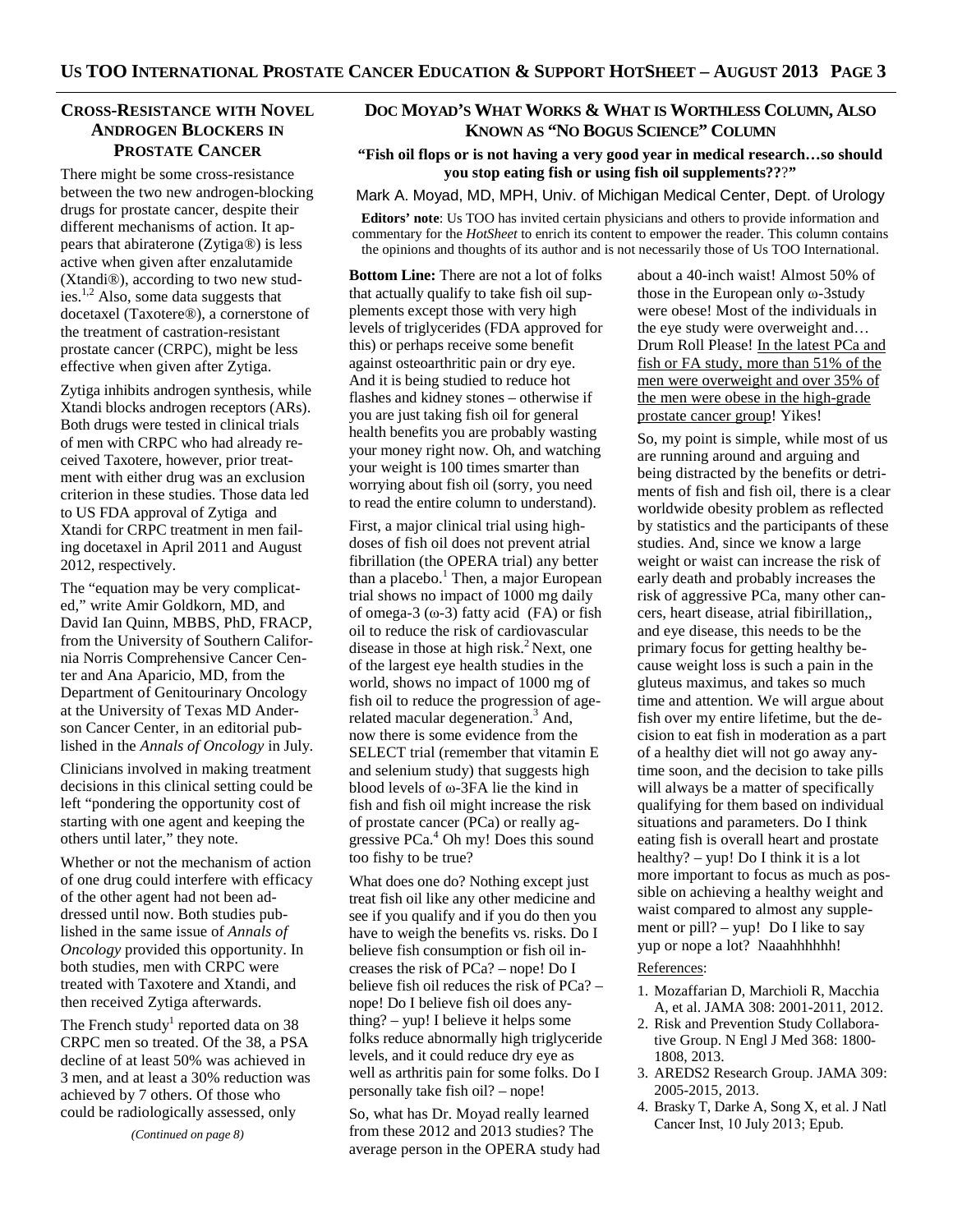#### **HEART HEALTHY DIET MAY BE HEALTHY FOR PROSTATE CANCER**

A diet with reduced carbohydrates and animal fat and higher vegetable fat consumption could benefit men with prostate cancer (PCa). This dietary-fat mix mirrors a heart-healthy diet and was associated with better overall and PCa-related mortality in a large cohort of men, report the authors, led by Erin Richman, ScD, from the Department of Epidemiology and Biostatistics at the University of California, San Francisco., in a study published online in JAMA Internal Medicine.

"Overall, our findings support counseling men with PCa to follow a heart-healthy diet in which carbohydrate calories are replaced with unsaturated oils and nuts to reduce the risk of all-cause mortality," write the authors. Nuts and vegetable oils (e.g., olive and canola oil) supplied the vegetable fats associated with reduced overall and disease-specific mortality.

In their study, Dr. Richman and colleagues prospectively examined the dietary-fat intake of 4577 men with nonmetastatic PCa enrolled in the Health Professionals Follow-up Study, conducted from 1986 to 2010. The men, who are dentists, optometrists, and other professionals, but not physicians, completed a series of food frequency questionnaires over time.

The researchers looked at the men's intake of saturated, monounsaturated, polyunsaturated, trans, animal, and vegetable fat after a PCa diagnosis. They observed 315 events of lethal PCa and 1064 deaths (median follow-up, 8.4 years). When the researchers calculated the crude rate of

lethal PCa per 1000 person-years, they found that men who ate more vegetable fat had lower mortality than men who ate less vegetable fat. No other fats were significantly associated with lethal PCa.

The team also performed modeling exercises on carbohydrate consumption from the study. Replacing 10% of calories from carbohydrates with vegetable fats was associated with a 29% lower risk for PCa death (hazard ratio [HR], 0.71; P=0.04) and a 26% lower risk for all-cause death (HR, 0.74; P=.001).

In statistical modeling, if 5% of energy from carbohydrates was replaced with saturated fat after diagnosis, all-cause mortality was significantly higher (HR, 1.30;  $P = 0.02$ ). It was also higher if 1% of energy from carbohydrates was replaced with trans fat (HR,  $1.25$ ; P = 0.01).

In practical terms, the findings mean that men with PCa "should have olives or nuts for an appetizer instead of bread" and should "skip the croutons on their salad but have more oil-based dressing," Stephen Freedland, MD, from the Department of Urology at Duke University in Durham, NC.

He added that the study is not conclusive about dietary fat because it is not a randomized controlled trial. A trial being conducted at Duke, led by Dr. Freedland, should clarify the detrimental effects of carbohydrate consumption for men with PCa and whether carbohydrate restriction is associated with better outcomes.

*Medscape Medical News, 13 June 2013* 

| <b>Mortality by Type of Fat</b>     | <b>Highest Quintile</b> | <b>Lowest Quintile</b> |
|-------------------------------------|-------------------------|------------------------|
| <b>Prostate Cancer (crude rate)</b> |                         |                        |
| Saturated                           | 7.6                     | 7.3                    |
| Monounsaturated                     | 6.4                     | 7.2                    |
| Polyunsaturated                     | 5.8                     | 8.2                    |
| Trans                               | 8.7                     | 6.1                    |
| Animal                              | 8.3                     | 5.7                    |
| Vegetable                           | 4.7                     | 8.7                    |
| <b>All-cause</b>                    |                         |                        |
| Saturated                           | 28.4                    | 21.4                   |
| Monounsaturated                     | 20.0                    | 23.7                   |
| Polyunsaturated                     | 17.1                    | 29.4                   |
| <b>Trans</b>                        | 32.4                    | 17.1                   |
| Animal                              | 32.0                    | 17.2                   |
| Vegetable                           | 15.4                    | 32.7                   |

## **BRISDELLE OKAYED AS FIRST NONHORMONAL TREATMENT FOR HOT FLASHES**

The first nonhormonal drug for hot flashes associated with menopause was approved by FDA in June 2013 despite rejection by an advisory committee.

The drug is paroxetine mesylate (Brisdelle®, Noven Therapeutics). Paroxetine, a serotonin reuptake inhibitor, is the active ingredient in 2 drugs for depression and other psychiatric disorders, Paxil® (GlaxoSmithKline) and Pexeva® (Noven Therapeutics). Both drugs contain higher doses of paroxetine than the Brisdelle version for hot flashes.

In March, the FDA's Advisory Committee for Reproductive Health Drugs voted 10 to 4 against recommending approval of paroxetine as a treatment for hot flashes. Critics said the drug's minimal superiority to a placebo did not outweigh risk of suicide ideation and osteoporosis, 2 adverse events associated with paroxetine.

The FDA is not obliged to follow the advice of its advisory committees, but as in most cases, it usually does. In a news release, the agency seemed to explain why it overrode the recommendation of its advisory committee when it came to paroxetine mesylate.

"There are a significant number of women who suffer from hot flashes associated with menopause and who cannot or do not want to use hormonal treatments," said Hylton Joffe, MD, director of the Division of Bone, Reproductive and Urologic Products, FDA Center for Drug Evaluation and Research.

The FDA stated in the news release that paroxetine mesylate proved safe and effective in 2 clinical trials involving 1175 postmenopausal women with moderate to severe hot flashes. Headache, fatigue, nausea, and vomiting were the most common adverse events observed. By law, a physician may prescribe drugs to treat illnesses that are outside of the FDA-approved indications for a drug's use. Thus, Brisdell will be a new option for treating men with prostate cancer suffering hot flashes from androgen deprivation therapy.

The drug's label features a boxed warning about the increased risk for suicidality. *Medscape Medical News, 28 June 2013*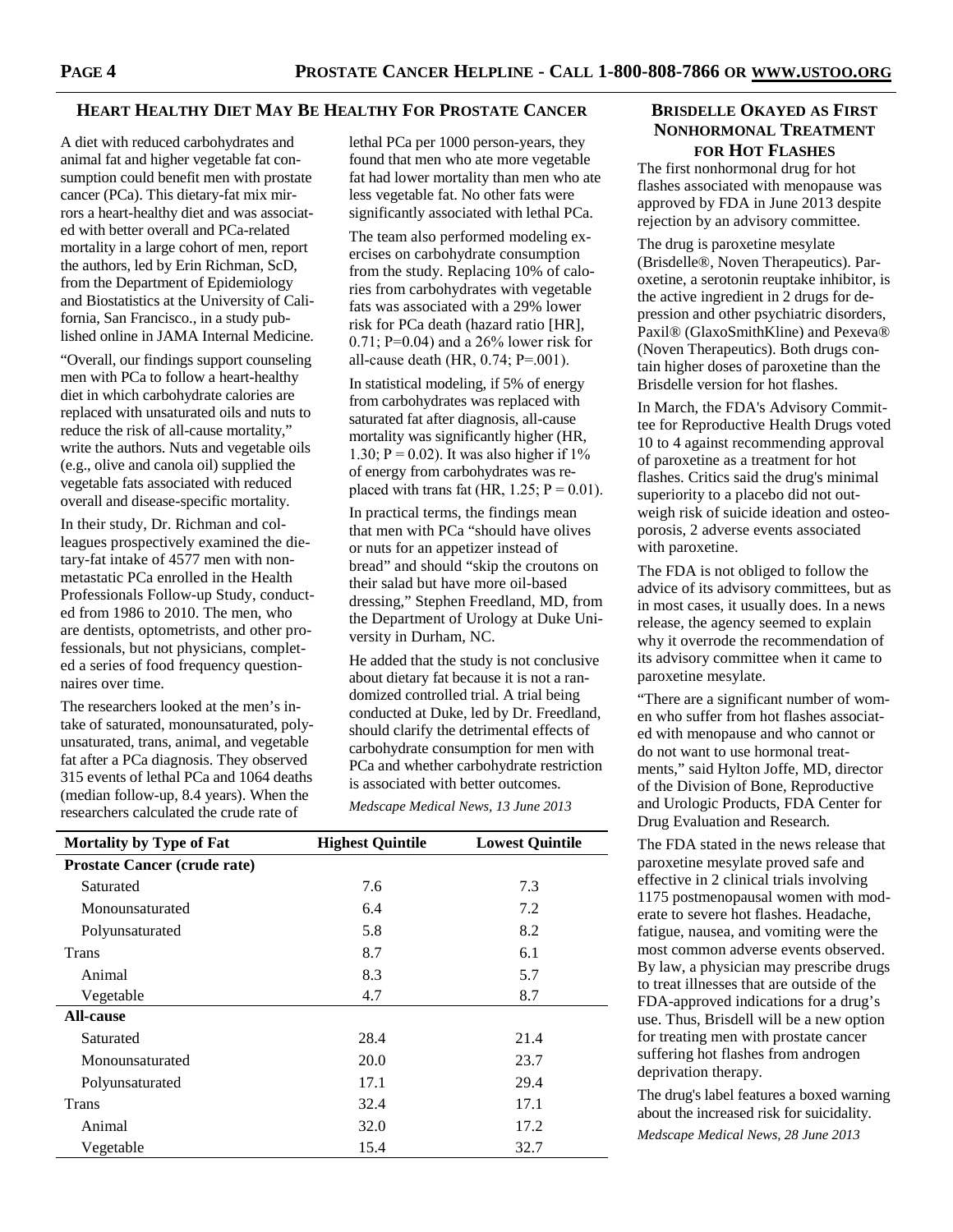#### **OBSERVATION FOR PROSTATE CANCER** *(Continued from page 1)*

nary Oncology at the Dana-Farber Cancer Institute in Boston, MA. Their study appeared 18 June in the *Annals of Internal Medicine* (Vol. 158, pp. 853-860, 2013). The researchers hope that this study will encourage wider use of observation, including WW, for men with low -risk disease.

In their modeling study, Dr. Hayes and colleagues performed a decision analysis simulating treatment or observation using data from Medicare schedules and the published literature, including PIV-OT. The team looked at men 65 and 75 years of age with newly diagnosed lowrisk prostate cancer (PSA level <10 ng/ mL, stage ≤T2a disease, Gleason score ≤3+3=6) and made projections over their expected lifetime. Their primary outcome measures were QALE and healthcare costs. Treatment (BT, IMRT or RP) and observation (AS or WW) were analyzed.

The lifetime risk for death from prostate cancer in the model was 4.8, 6.0 and 8.9% for men on AS, WW, and those initially treated, respectively. Life expectancy was similar for the strategies: 81.6, 81.4 and 81.2 years for men on AS, WW, and initially treated, respectively. Estimated lifetime costs of each strategy, ranged from a low of \$18,302 for WW for a 75-year-old man to a high of \$48,699 for IMRT for a 65-year-old man.

Dr. Hayes stated that there are no strong numbers on the percentage of men managed with WW in the US. "We can't disentangle AS from WW in the studies that report treatment patterns, unfortunately," she told Medscape Medical News. "I do have patients I manage on WW, meaning I follow them without invasive surveillance because there is no treatment with curative intent – primarily elderly men with comorbidities," she explained. "I think observation, in general, is gaining traction in the community," Dr. Hayes added.

However, another expert in the field, whose institution also supports the use of observation for low-risk prostate cancer, believes this modeling study's findings are problematic.

"We believe that AS uptake among lowrisk cases is increasing. Both AS and WW are definitely viable for older men

with low-risk disease," said Roman Gulati, MS, from the division of public health sciences at the Fred Hutchison Cancer Research Center in Seattle, WA. Gulati, who was not involved in the study, was asked to comment on the strength of this statistically complex evidence.

"Clinicians should recognize that key study assumptions have weak support, particularly the assumption – based on a very uninformative subgroup analysis – that WW is more effective than radical prostatectomy (RP) for low-risk cases," he stated.

Gulati refers to the subgroup analysis from the Prostate Cancer Intervention Versus Observation Trial (PIVOT), which Dr. Hayes and colleagues leaned on heavily for their analysis. PIVOT investigators found that men with lowrisk prostate cancer derived no benefit from RP, compared with WW after a median follow-up of 10 years in allcause and prostate-cancer-specific mortality. However, Gulati said that the prostate cancer mortality data from PIV-OT is underpowered, which throws off the conclusions of the modeling study.

"It's possible that the PIVOT point estimate [in the modeling study] is due to chance, since it's based on very few prostate cancer deaths in the WW and RP groups," he explained. Other PIVOT subgroup analyses yielded point estimates favoring RP over WW, but those were based on a Gleason score below 7 (hazard ratio [HR], 0.68) or, separately, based on a PSA  $\leq$ 10 ng/mL (HR, 0.92) in a larger population of men.

"It seems suspicious that the only PIV-OT subgroup comparison with a point estimate that favors WW over RP forms such an important basis of the main conclusions" of the modeling study, he said. To their credit, Dr. Hayes and colleagues acknowledge that their study is limited by the subgroup analysis from PIVOT, which has been "criticized for being underpowered."

Gulati also criticized another aspect of the modeling study. "This study does not compare different AS approaches, some of which may be more appealing than others, or argue in favor of WW over all AS protocols," he said.

*Medscape Medical News, 21 June 2013* 

# **EXPANDED CRITERIA TO IDENTIFY MEN ELIGIBLE FOR ACTIVE SURVEILLANCE OF LOW-RISK PROSTATE CANCER AT JOHNS HOPKINS: A PRELIMINARY ANALYSIS**

Reese AC, Landis P, Han M, Epstein JI, Carter HB

#### **J Urol, 13 May 2013; Epub**

**Purpose:** The following eligibility criteria are used to enroll patients in active surveillance at Johns Hopkins: clinical stage T1, PSA density < 0.15, biopsy Gleason score  $\leq 6, \leq 2$  positive biopsy cores, and  $\leq 50\%$  involvement of any biopsy core. We hypothesized that these criteria may be excessively strict, thereby precluding many men from active surveillance.

**Materials and Methods:** We studied pathological outcomes in men treated between 1995 and 2012 with radical prostatectomy who met  $\geq$  4 of 5 active surveillance criteria. Outcomes included a definition of significant tumor (pathological Gleason  $\geq$  7 or non-organ confined). Rates of adverse pathology were compared between men meeting all vs 4 of 5 active surveillance criteria.

**Results:** Of 8261 men, 1890 (22.9%) met all AS eligibility criteria and 2133 (25.8%) met 4 of 5 criteria. Men exceeding PSA density and biopsy Gleason criteria were at increased risk of adverse pathological outcomes. Clinical stage > T1 was not associated with adverse pathology. Men with clinical stage T2 lesions,  $\leq$  3 positive biopsy cores, and < 60% core involvement were at comparable risk of significant tumors to men meeting all active surveillance criteria.

**Conclusions:** PSA density > 0.15 ng/ml and biopsy Gleason score  $\geq 7$  are strongly associated with adverse pathology at radical prostatectomy. Our findings suggest expanding active surveillance criteria to include men with clinical stage T2 lesions and a greater number of positive biopsy cores of low grade. Based on these preliminary findings, we are in the process of reassessing active surveillance eligibility criteria using more detailed pathological analysis.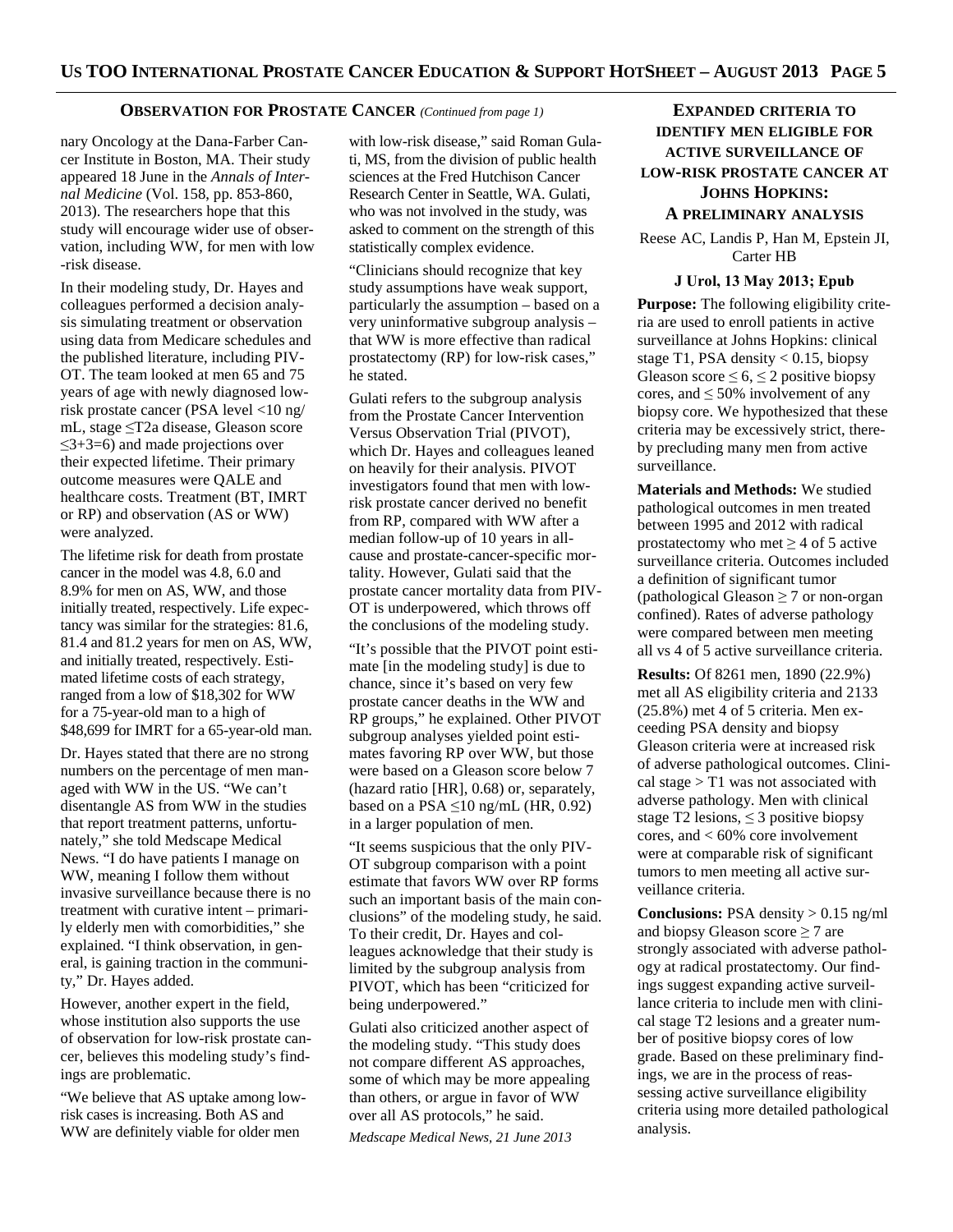# **TORS FOR LOWER URINARY TRACT SYMPTOMS AND RISK OF PROSTATE CANCER IN SWEDISH MEN – NATIONWIDE, POPULATION BASED CASE-CONTROL STUDY**

Robinson D, Garmo H, Bill-Axelson A, Mucci L, Holmberg L, Stattin P

## **BMJ 18 June 2013; Epub**

**Objective:** To assess the association between 5α-reductase inhibitor (5-ARI) use in men with lower urinary tract symptoms (LUTS) and prostate cancer (PCa) risk.

**Design:** Nationwide, population based case-control study for men diagnosed with PCa in 2007-09 within the Prostate Cancer data Base Sweden 2.0.

**Setting:** National Prostate Cancer Register, National Patient Register, census, and Prescribed Drug Register in Sweden, from which we obtained data on 5- ARI use before date of PCa diagnosis.

**Participants:** 26,735 cases and 133,671 matched controls; 5 controls per case were randomly selected from matched men in the background population. 7815 men (1499/6316 cases /controls) had been exposed to 5-ARI. 412 men had been exposed to 5-ARI before diagnosis of a cancer with Gleason score 8-10.

**Main Outcome Measures:** Risk of PCa calculated as odds ratios and 95% confidence intervals (CI) by conditional logistic regression analyses.

**Results:** Risk of PCa overall decreased with an increasing duration of exposure; men on 5-ARI treatment for more than 3 years had an odds ratio of 0.72 (95% CI 0.59 to 0.89; P<0.001 for trend). The same pattern was seen for cancers with Gleason scores 2-6 and score 7 (both P<0.001 for trend). By contrast, the risk of tumours with Gleason scores 8-10 did not decrease with increasing exposure time to 5-ARI (for 0-1 year of exposure, odds ratio 0.96 (95% CI 0.83 to 1.11); for 1-2 years, 1.07 (0.88 to 1.31); for 2-3 years, 0.96 (0.72 to 1.27); for >3 years, 1.23 (0.90 to 1.68); P=0.46 for trend).

**Conclusions:** Men treated with 5-ARI for LUTS had a decreased risk of cancer with Gleason scores 2-7, and showed no evidence of an increased risk of cancer with Gleason scores 8-10 after up to four years' treatment.

## **USE OF 5A-REDUCTASE INHIBI-** ACTIVE SURVEILLANCE IN AFRICAN-AMERICAN MEN (Continued from page 1)

ahead of the print version in the *Journal of Clinical Oncology*, describes it as the largest analysis of potential race-based health disparities among men diagnosed with a slow-growing, very nonaggressive form of prostate cancer.

The Johns Hopkins study also showed that the rate of increased pathologic risk, as measured by the Cancer of the Prostate Risk Assessment (CAPRA), was also significantly higher in AA men (14.8 percent vs. 6.9 percent). Schaeffer and his team say their data suggest that "very-low-risk" AA men have different regional distributions of their cancers and appear to also develop more high-grade cancers. Researchers added that these tumors hide in the anterior prostate  $-$  a region that is quite difficult to assess using current biopsy techniques.

All study participants, of whom 1,473 were white and 256 black, met current National Comprehensive Cancer Network (NCCN) criteria for very-low-risk prostate cancer, and were thus good candidates for AS. The study showed that preoperative characteristics were similar for very-low-risk whites and blacks, although black men had slightly worse Charlson comorbidity index scores, a commonly used scale for assessing life expectancy. Detailed analysis showed that black men had a lower rate of organconfined cancers (87.9 percent vs. 91.0 percent), a higher rate of Gleason score upgrading (27.3 percent vs. 14.4 percent) and a significantly higher hazard of PSA defined biochemical recurrence (BCR) of prostate cancer. The latter measure is widely used for reporting the outcome of surgical prostate removal.

The median age of men in his study was 58, younger than the median ages (62 to 70) of most men in AS groups, Shaeffer stated. He cautioned that the age difference is a potential "confounder" of his results, highlighting the need for more studies to gauge the safety of AS.

Schaeffer, associate professor of urology, oncology and pathology at the Johns Hopkins University School of Medicine and director of global urologic services for Johns Hopkins Medicine International and co-director of the Prostate Cancer Multi-Disciplinary Clinic at The Johns Hopkins Hospital's James Buchanan Brady Urological Institute, emphasizes

that "the criteria physicians use to define very-low-risk prostate cancer works well in whites – this makes sense, since the studies used to validate the commonly used risk classification systems are largely based on white men." But, he adds, "Among the vast majority of AA males with very-low-risk cancer who underwent surgical removal of the prostate, we discovered that they face an entirely different set of risks."

"Alternate race-specific AS entry criteria should be developed and utilized for AA men to ensure oncologic parity with their white counterparts. Our research team, in collaboration with the internationally recognized Hopkins pathologist Dr. Jonathan Epstein, is currently developing new race-based risk tables that begin to solve this key issue," he adds.

All of the men whose records were analyzed for the current study were selected from a group of 19,142 who had surgery at The Johns Hopkins Hospital between 1992 and 2012 to remove the prostate gland and some of the tissue around it.

Previous published research, Schaeffer says, revealed significant racial disparities in prostate cancer, with AA men having a much higher incidence of death from the disease than Caucasian men. According to the National Cancer Institute, black men have considerably higher incidence rates (236 cases per 100,000 from 2005 to 2009) than white men (146.9 cases per 100,000 per 2005 to 2009). The reasons for this are unclear.

The main limitation to their study is that it is a retrospective analysis of the experience of a single academic medical center. "The results of our study do not support the universal rejection of AS in black men, but, rather, should promote future studies to address whether alternate race-specific AS entry criteria should be used for AA men to ensure oncologic parity with their white counterparts," adds Schaeffer.

Besides Schaeffer, other Johns Hopkins investigators involved in this study were lead investigator Debasish Sundi, MD; Ashley E. Ross, MD, PhD; Elizabeth B. Humphreys, MD; Misop Han, MD; Alan W. Partin, MD, PhD; and H. Ballantine Carter, MD.

*Science Daily, 25 June 2013*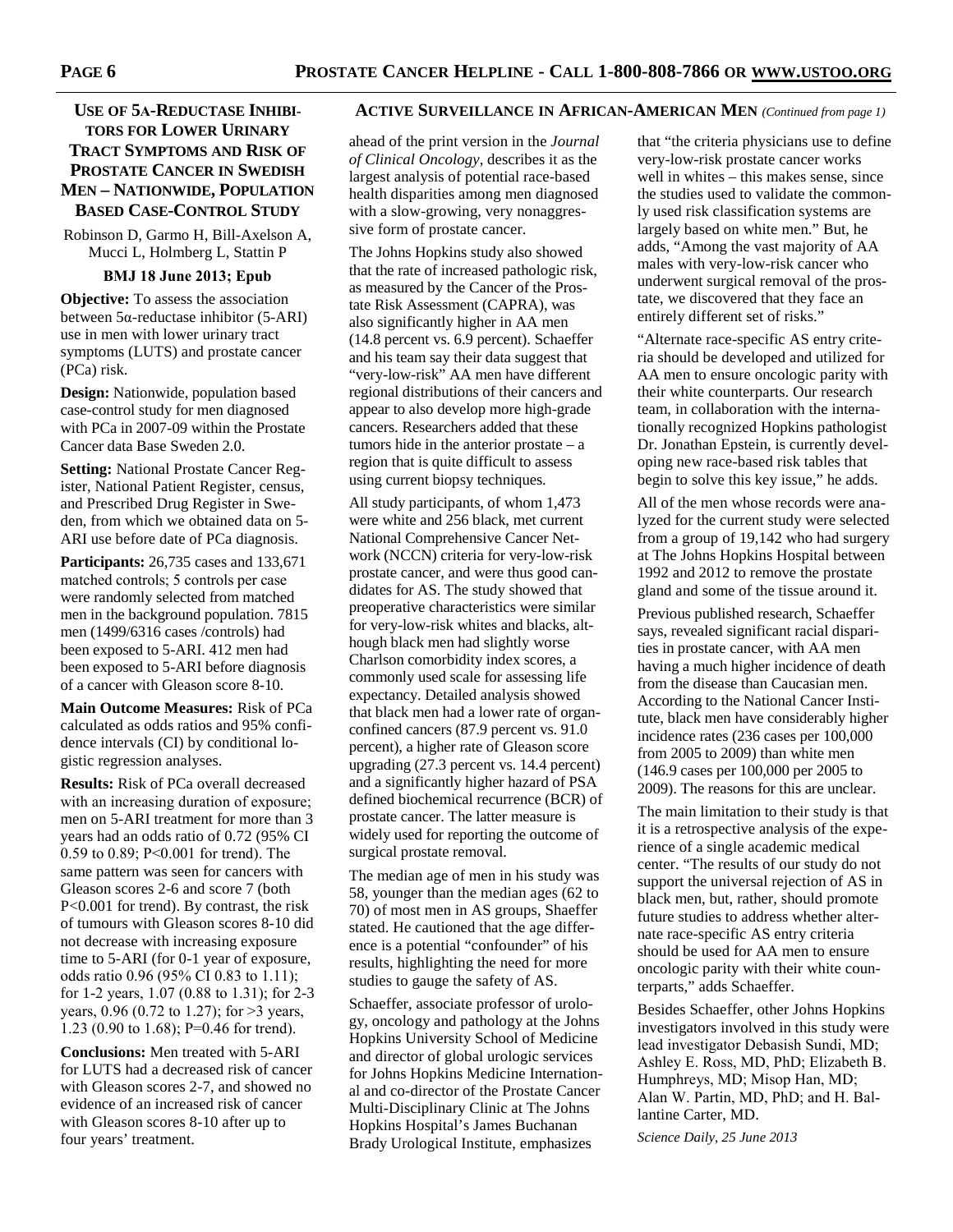### **DOCTOR CHODAK'S BOTTOM LINE** *(Ref Key: article #, page #, column #)*

Gerald Chodak, MD www.prostatevideos.com

*Editors' note*: Us TOO has invited certain physicians and others to provide information and commentary for the *HotSheet* to enrich its content to empower the reader. This column contains the opinions and thoughts of its author and is not necessarily those of Us TOO International.

a1p1c1 Around the world, active surveillance (AS) is increasingly being discussed as an appropriate option for many men with newly diagnosed prostate cancer. (PCa) This has mostly been based on studies involving Caucasian men. The study by Schaeffer and co-workers raises an important question whether African-American (AA) men can be managed this way using the same criteria. Their findings suggest that AA men have a greater chance of having more aggressive PCa after their prostate is removed. The problem with this analysis, however, is that it does not inform us about long-term AS outcome. It is only a static look at the pathology findings. One can argue that this conclusion is incorrect based on the PIVOT trial that randomized men to watchful waiting vs. radical prostatectomy (RP). In that report, survival was not significantly different in the AA men treated conservatively or by RP and many of them did not have very low risk disease. The authors were careful to point out that they could not make a strong recommendation against AS in AA men at this time and more information is needed. To really know the level of risk for this ethnic group, longterm outcomes rather than pathologic findings will be needed.

**a8p5c3** A second article by Johns Hopkins assessed whether criteria they use to select men for AS is too strict and can be modified. They looked at the pathological findings according to the criteria they have traditionally used to select men for AS and found that T2 disease and having 3 cores positive did not convey a worse pathological finding. The problem with this analysis is similar to that stated above; the study provides no data on long-term outcomes. For that reason, conclusions from this study are limited concerning the best criteria for AS.

**The Bottom Line:** Attempts to identify the best and worst men for AS cannot be assessed accurately when they are only based on pathological findings after RP because it does not tells us anything about what would have happened to those men in the future had they been treated conservatively.

**a2p1c2** In a related article, Jacobs and co-workers analyzed a national database and found a marked increase in the use of IMRT and Robot-Assisted Laparoscopic Prostatectomy (RALP) in men with low risk PCa. In other words, despite the fact that mortality risk is low, many more men undergo these expensive therapies. From this study, we cannot determine how these men were counseled before treatment was offered. Even when men are objectively presented the pros and cons of AS, a large percentage still want therapy. However, misleading marketing and advertising about these treatments combined with incomplete presentations about conservative management very likely contribute to this treatment shift. The question is what should be done? One solution is to mandate that a clinician present standardized information to men with regards to all of available treatment options.

Mr. Palos is rightly concerned that insurance companies may attempt to lower costs, especially when the more expensive therapies have not been shown to result in better outcomes. Clearly, the cost for managing PCa is escalating. This is partly due to the newer therapies for men with advanced disease. But it is also because more cancers are detected and most of those who are treated will not benefit. If we hope to avoid rationing in the future, something needs to be done to make sure that the right men get these treatments while sparing many from something that is unlikely to help them live longer or better lives.

**a3p1c3** The cost implications of managing early stage PCa are also the focus of the article by Hayes and co-workers who created a mathematical model to project the long term costs of different treatments. Their conclusion is that conservative therapy is not only less costly but it slightly improves quality-adjusted life expectancy (QALE). Their analysis is interesting but as the critic points out, it is a projection based substantially on the PIVOT study. Unfortunately, it is quite possible that more uncertainty exists about those results than was acknowledged by the investigators. Modeling is

an interesting method for getting an idea of what may happen in the future with different strategies, but there is no way to determine if it is correct without doing a prospective study. In other words, one cannot make firm conclusions based on the techniques that were used.

**The Bottom Line:** Conservative management of low risk prostate cancer may be the most cost-effective option and the best impact on QALE but only a prospective study can determine if these findings are correct.

**a4p3c1** Since abiraterone and enzalutamide were approved for the treatment of men with metastatic castrate resistant PCa (CRPC), doctors often must decide which drug to use first. Two studies in this *HotSheet* article evaluated the effect of abiraterone in men failing docetaxel and enzalutamide. Both studies suggest that abiraterone is less effective when given after enzalutamide. The authors suggest that the mechanism tumors use to develop resistance to enzalutamide may be similar to the mechanism of resistance to abiraterone. For the moment, this may not be very meaningful, because enzalutamide is yet to be FDA approved for treating CRPC before chemotherapy. At this time, no information is available to determine if response to enzalutamide is also limited if the drug is given after abiraterone. If that occurs, a study should be done combining the drugs to see if there is any added benefit compared to using them sequentially.

**The Bottom Line:** Early data suggests that abiraterone is less effective if given after enzalutamide in men with mCRPC, but more studies are needed to determine the best way to use these 2 drugs.

**a6p4c1** The article by Richman et al evaluated the potential impact of diet for managing this disease. They performed an epidemiological analysis of men and found that those with more vegetable fat and less animal fat in their diet had better overall survival. Also, using vegetable fat to replace calories from carbohydrates also resulted in better survival and lower PCa mortality. This study raises